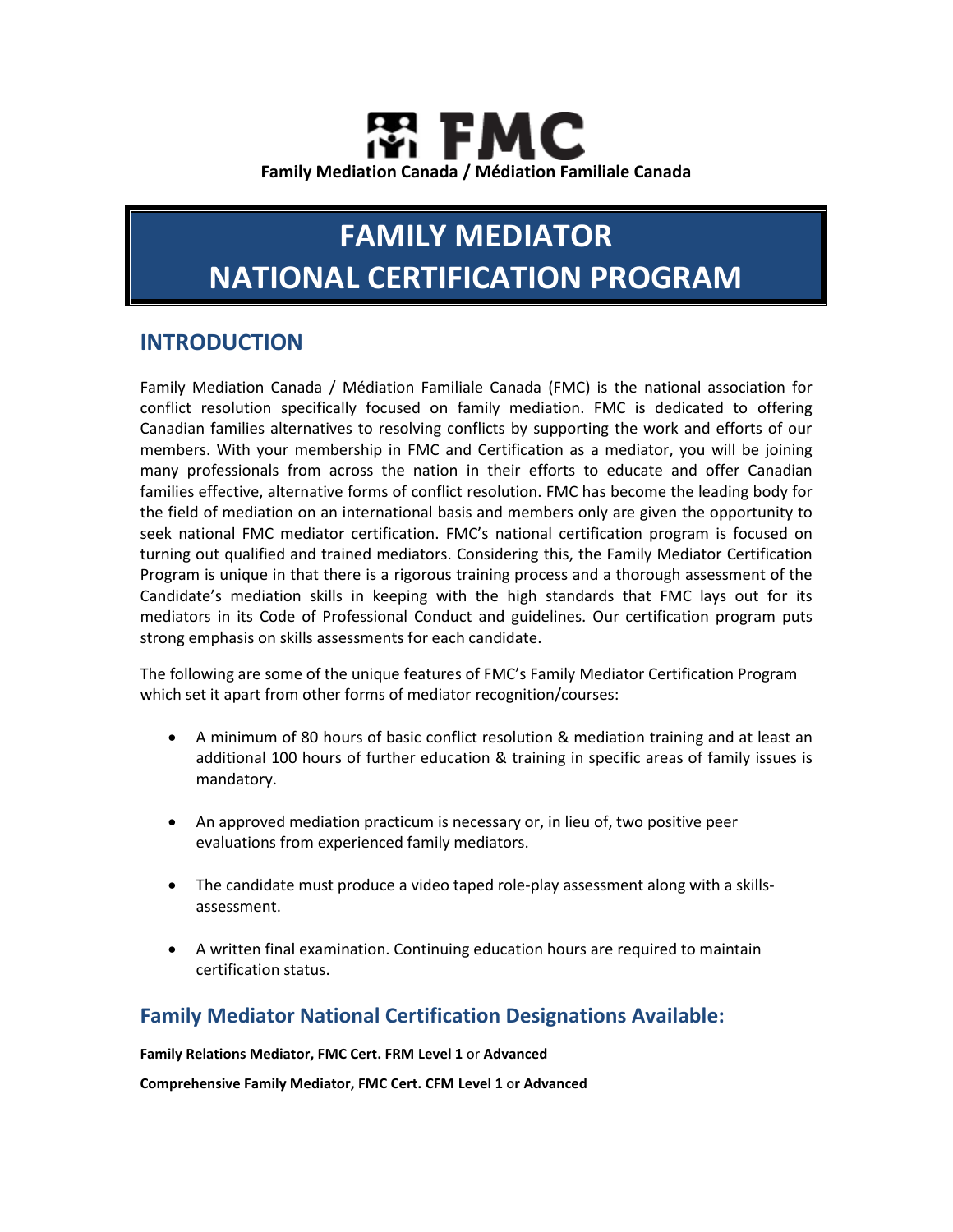## **GETTING STARTED**

#### **What is the process to become a FMC Certified Family Mediator?**

- Candidates wishing to pursue the FMC Certified Family Mediator designation must first become a member of FMC (application for membership is available at <https://www.fmc.ca/join-us/> or contact the FMC office).
- Following that, members must complete the Certification Application Form which can be downloaded at [https://www.fmc.ca/certification/.](https://www.fmc.ca/certification/)

#### **Practicum requirement**

Please note that in order to complete the certification process the Practicum Requirement must be met**.** Candidates are expected to have completed a 30-hour supervised practicum. If the candidate has been a practicing family mediator for at least 2 years, in lieu of a completion of a practicum, they may submit two positive peer evaluations from references who have mediation experience and knowledge of the candidate's mediation practices.

#### **What is the process for obtaining certification?**

- Acceptance of application and prerequisites.
- Completion and submission of a role-play video.
- Personal skills assessment of the video.
- Final written examination.
- FMC Board of Directors ratification of the candidate.

### **FREQUENTLY ASKED QUESTIONS**

#### *How long does it take to become FMC certified?*

A candidate can complete the certification process in a few months, if all submissions are complete and made in a timely manner, up to one year.

#### *How does the FMC Certification Program differ from accreditation offered by the provincial family mediation organizations?*

FMC's certification process is known throughout Canada and is transportable from one legal jurisdiction to another. Provincial governments and judges are keen to ensure that court-connected mediators offer safe, professional mediation services in compliance with national professional practice and training standards. FMC family mediation certification is increasingly being required of family mediators who wish to work in close proximity with courts.

#### **How does FMC verify the hours of training?**

The Certifying Assessor reviews the candidate's list of trainers and courses in detail and the completed statutory declaration verifying the accuracy of the contents of the application.

#### *Must I carry special liability insurance if I am a Certified Mediator?*

Yes. Your declaration of this is a condition of your annual maintenance. Insurance should be in the amount of no less than \$1 million aggregate. FMC provides access to the insurer [\(https://www.fmc.ca/insurance/\)](https://www.fmc.ca/insurance/).

### **FEES**

See the current fee schedule at [https://www.fmc.ca/certification/.](https://www.fmc.ca/certification/)